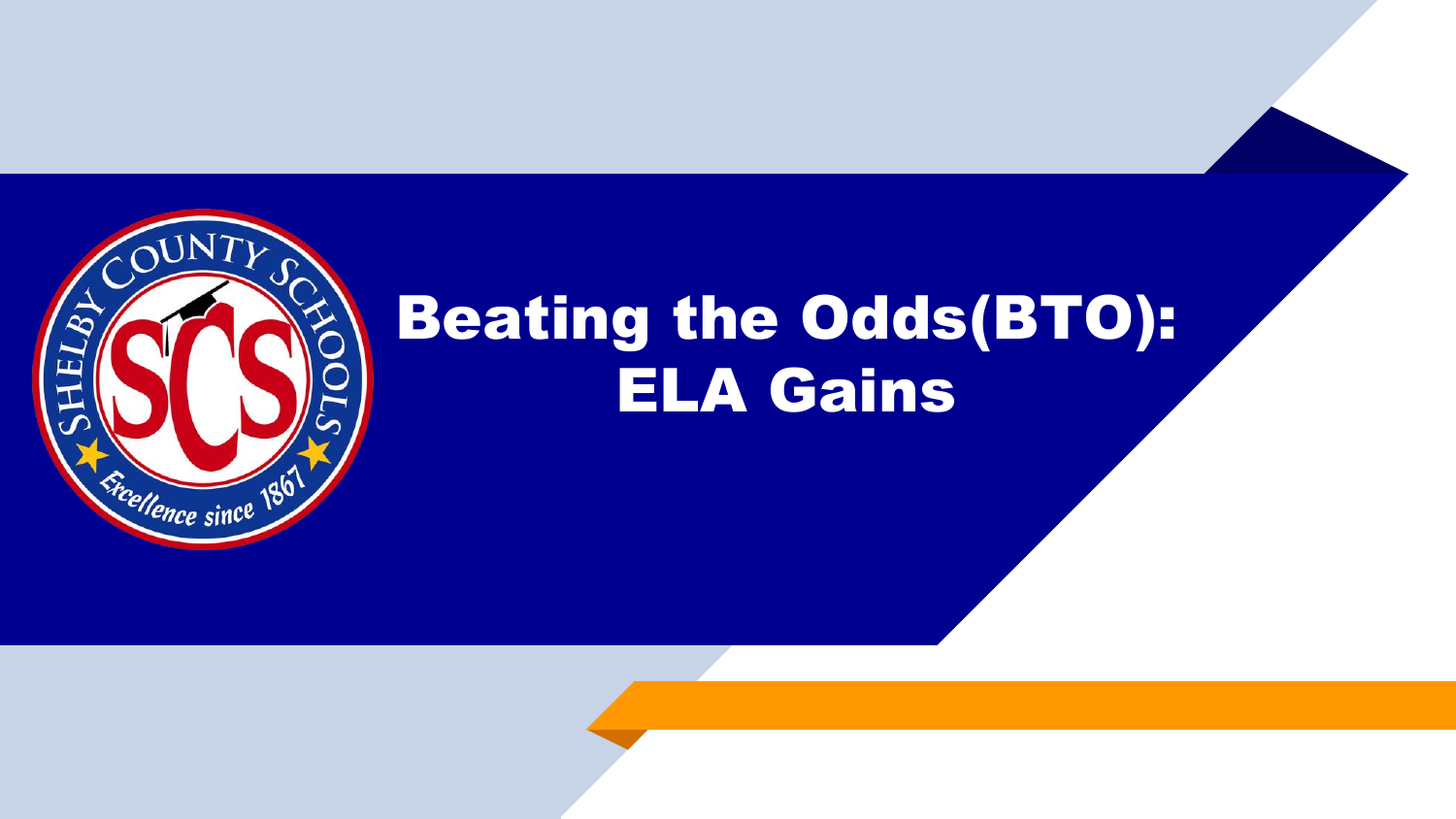

- ▰Identify schools that "beat the odds" by making significant gains in ELA while having high proportions of economically disadvantaged (ED) students, as evidenced by:
- ▻ Level 3 or higher literacy TVAAS, and
- $\triangleright$  Two consecutive years of increasing ELA proficiency/TNReady gains.
- ▰Survey and conduct focus group of principals to identify and share key factors contributing to ELA success to share and improve District outcomes.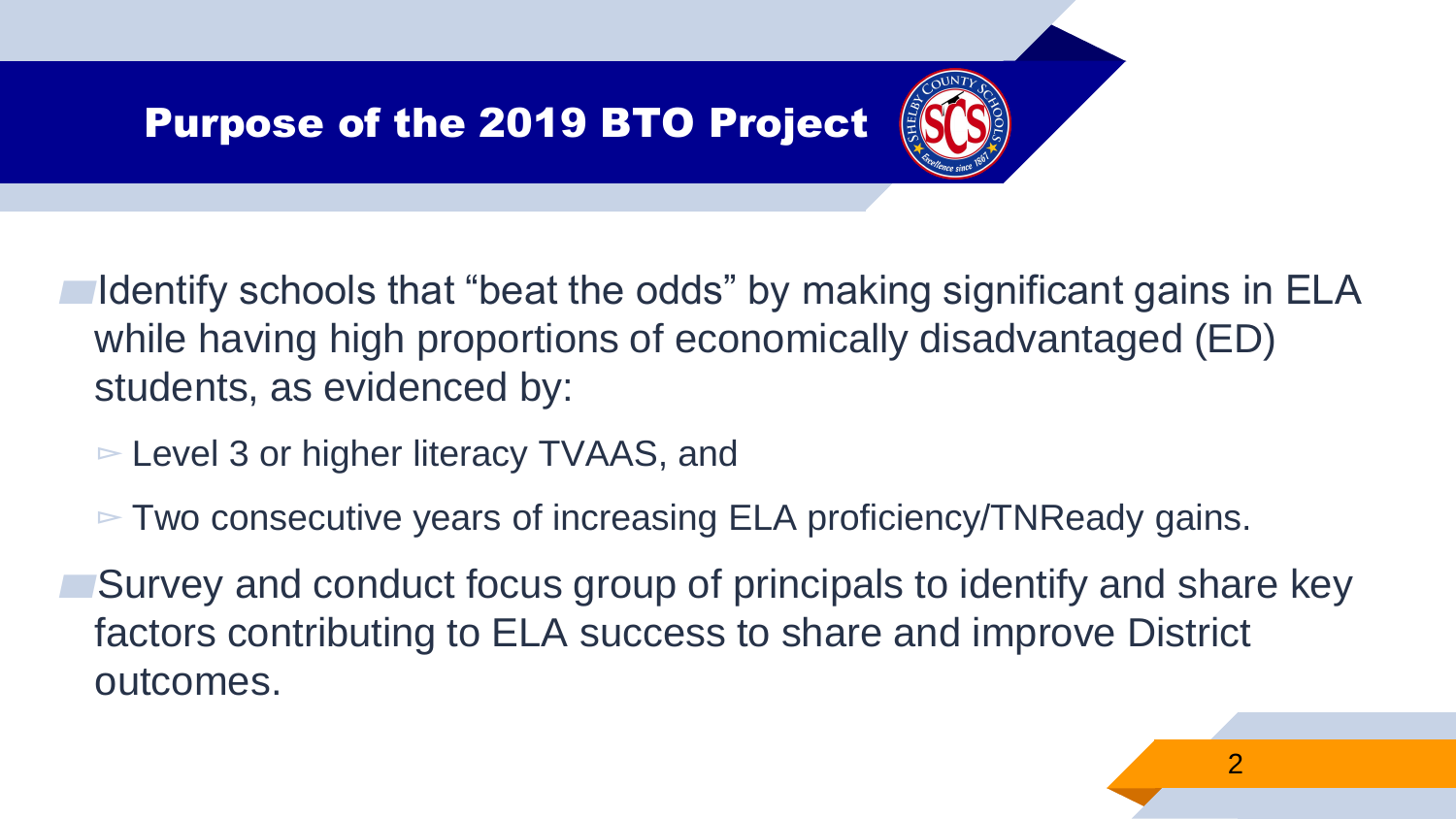#### BTO Selected Schools



#### District-managed and charter schools that met these criteria are:

| Aurora Collegiate Academy          | <b>Springdale Elementary</b> | <b>Central High</b>                           |
|------------------------------------|------------------------------|-----------------------------------------------|
| <b>Belle Forest Elementary</b>     | <b>Westside Elementary</b>   | <b>City University School of Liberal Arts</b> |
| <b>Holmes Road Elementary</b>      | <b>Colonial Middle</b>       | <b>Memphis Rise Academy</b>                   |
| <b>Robert R. Church Elementary</b> | <b>Craigmont Middle</b>      | <b>Whitehaven High</b>                        |
| <b>South Park Elementary</b>       |                              |                                               |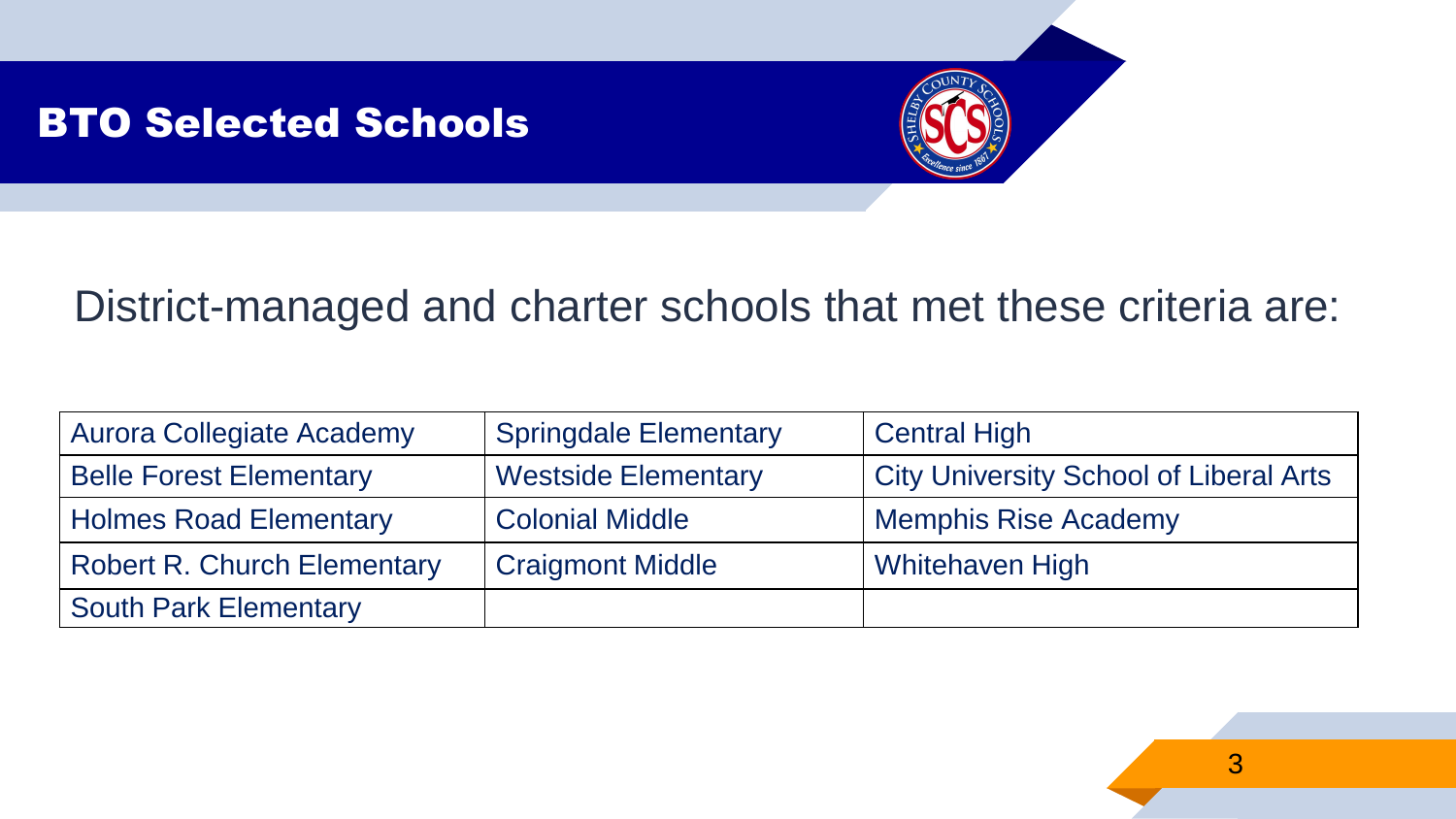- ▰ 3 Optional, 3 EZone, 1 Priority, 1 Critical Focus, 2 Charter schools
- EZone schools and Critical Focus schools received extra funds
- Elementary schools range from 300-1100 students and secondary schools range from 500-1600 students
- Grade levels of largest ELA gains: 3<sup>rd</sup> & 4<sup>th</sup>, 6<sup>th</sup> & 7<sup>th</sup>, and 10<sup>th</sup> &11<sup>th</sup>
- One to 15 years of experience as a principal at the school with gains and Three to 20 total years of experience as a principal
- ▰ 10+ years of experience as a teacher/instructional staff member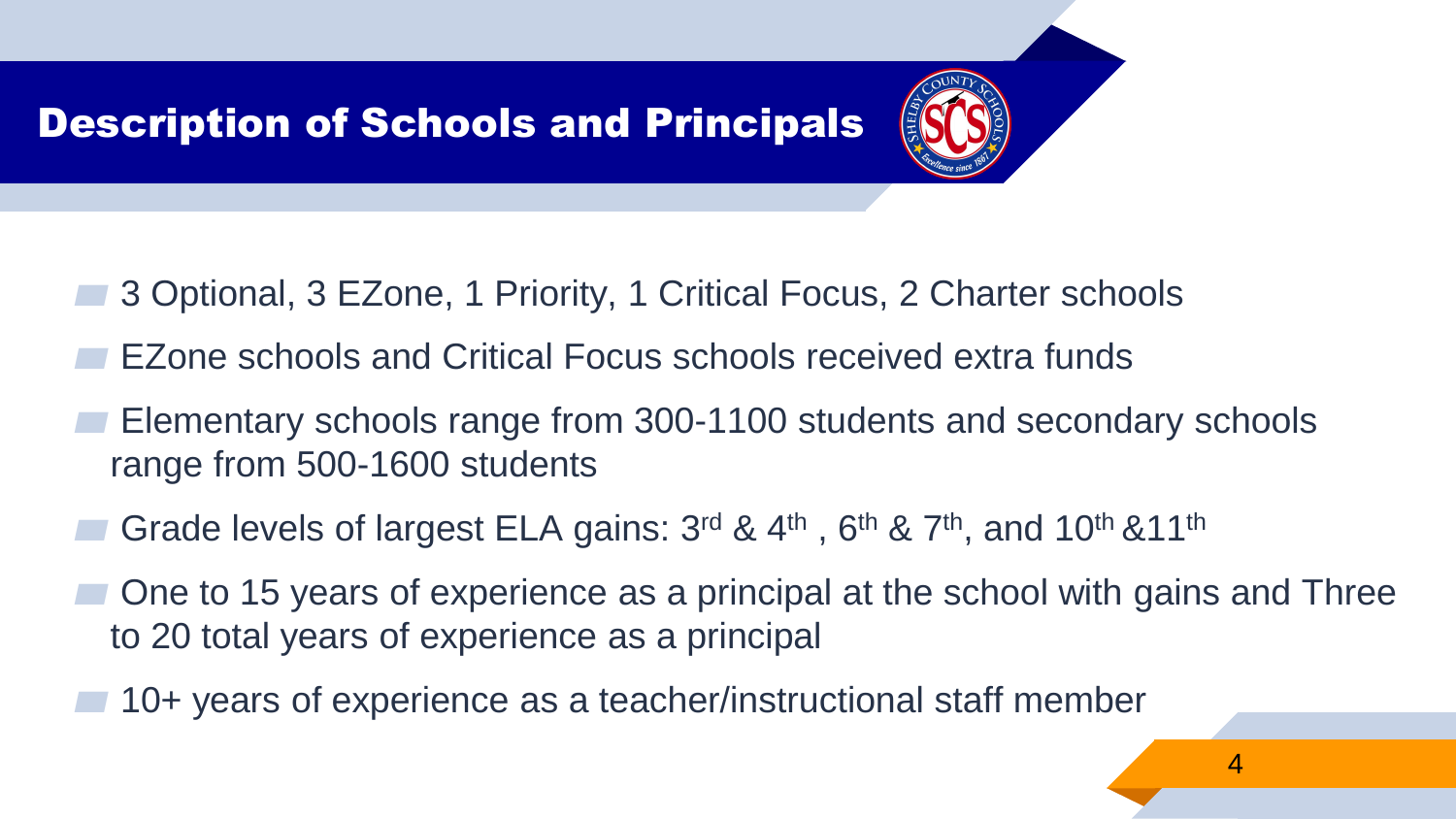

- ▰Focus on Knowing and Using Data
- **■Hiring Additional Staff**
- **■Targeted Intervention**
- ▰Instructional Planning and Scheduling
- ▰Instilling High Expectations in Students and Teachers
- ■Taking Risks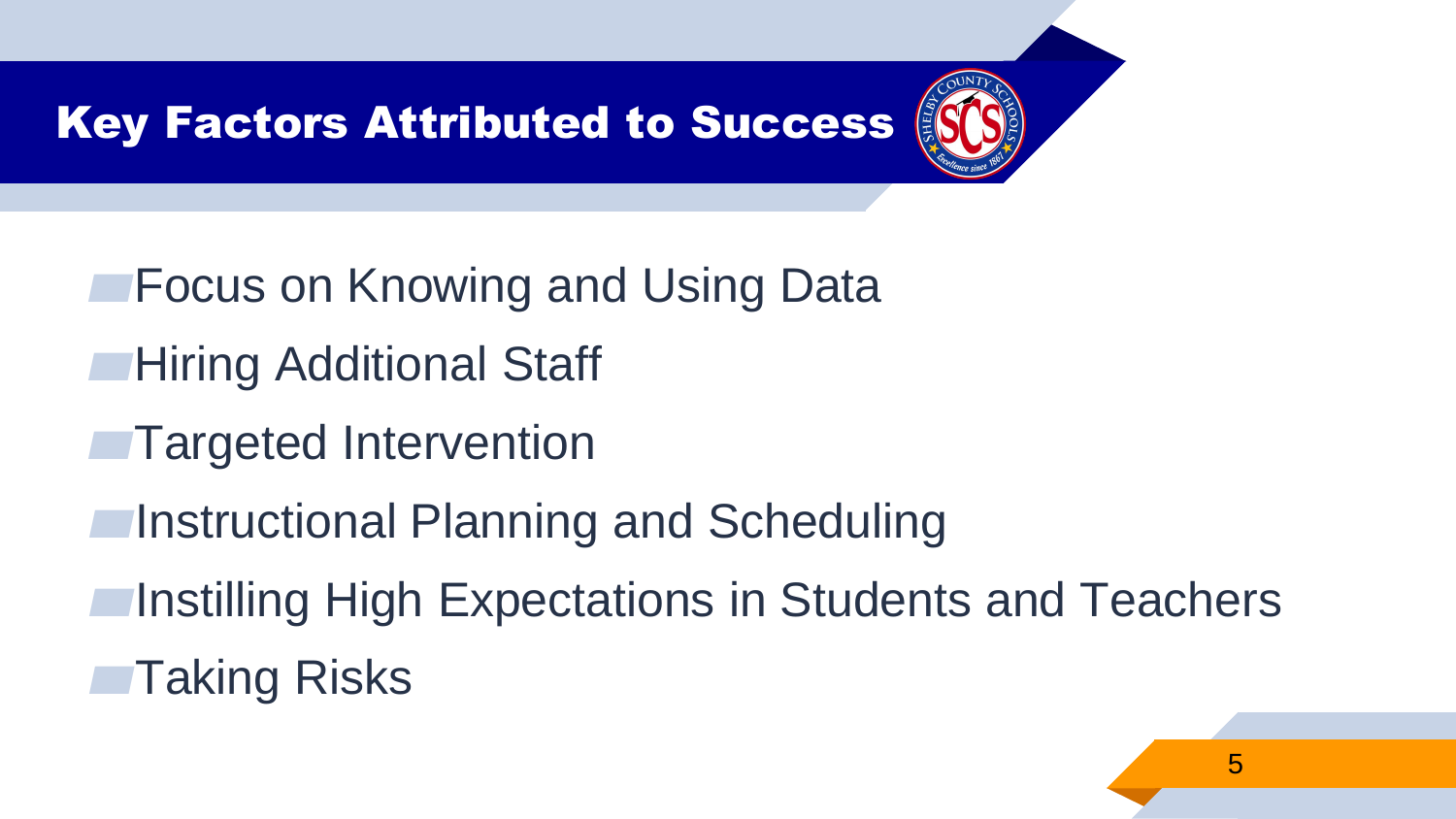## Theme 1: Focus on Knowing & Using Data



#### **89% of Principals: Analyzing data allowed staff to identify potential knowledge gaps in academic standards for intervention.**

- ▰ "*Implementing Tier 1 instruction & drilling down based on data in an effort to drill back up to what the student should know & be able to do.*"
- ▰ *"Creating our school-wide data days & student data trackers not only engaged the students, but parents on what they could do… to support their child's learning at home."*
- Elementary school principals said they have to study up on what's appropriate as a teaching method for each concept and learn standards to be able to match teaching practices and student skills to them
- Secondary principals also reported that relationships with teachers and getting involved in the data work were key so that leaders can *"inspect what they expect"*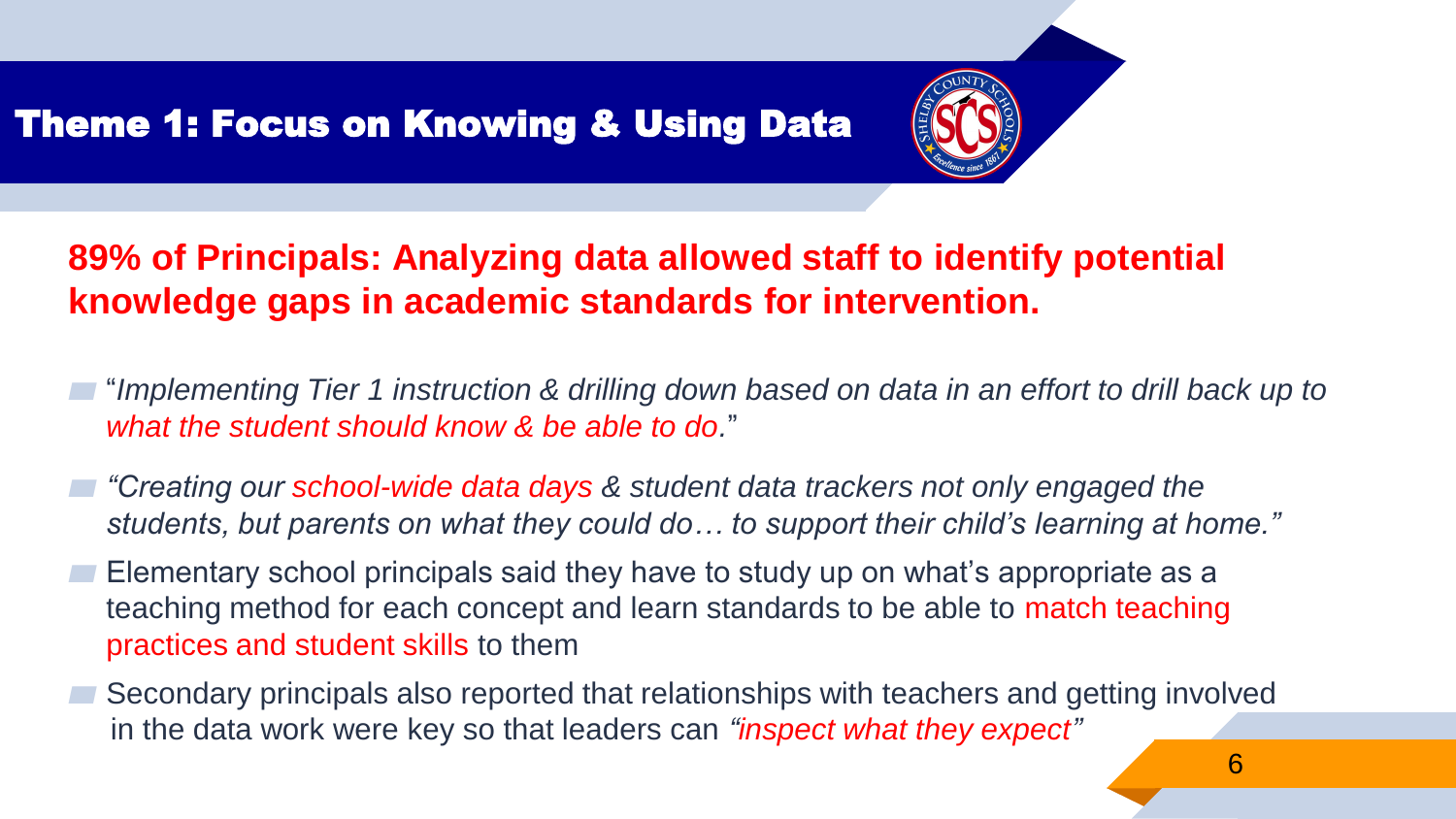## Theme 2: Hiring Additional Staff



**Reallocating resources allowed principals to hire additional staff that coached teachers, reduced student-teacher ratio, aided in small group instruction, & provided students with more learning time.**

- Principals identified the following as absolutely central to ELA success:
	- $\triangleright$  Teacher collaboration on instruction 100.0%
	- $\triangleright$  Teacher mentoring 77.8%
	- $\triangleright$  PLC Coach 55.6%
- Using Title 1 funds, we hired a full-time ELA Coach... responsible for looking at data, creating PLCs, modeling teacher lessons, providing skills to unpack standards and aligned them with the task on the table."
- Elementary and middle principals reported the importance of hiring experienced, top teachers who know content and can teach foundational skills when needed
- Secondary principals described hiring more support staff so that English teachers could just focus on planning and teaching 7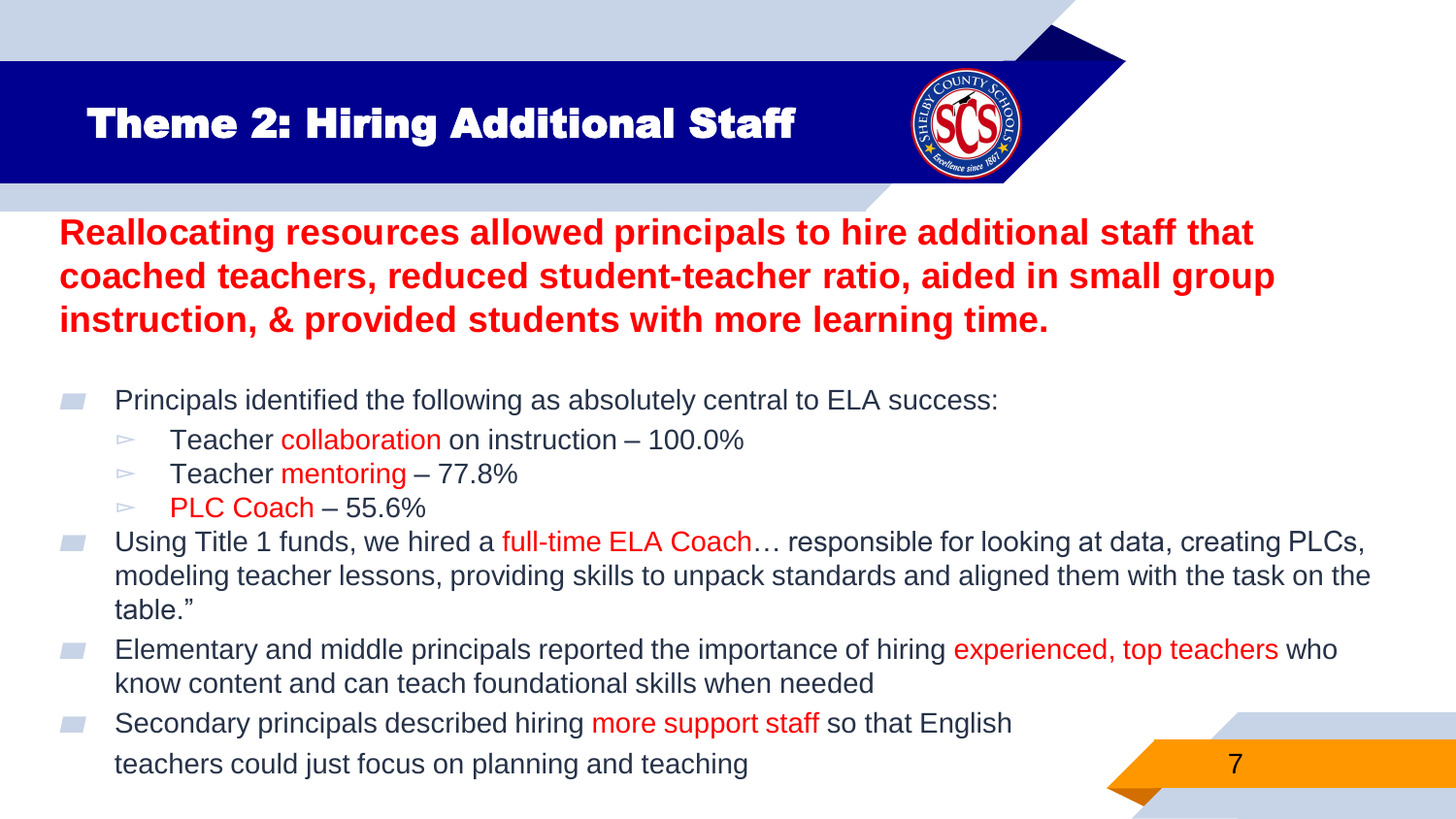## Theme 3: Targeted Intervention



- **Principals identified targeted interventions as a key influence toward improving ELA outcomes.**
- About half of principals identified online (44%) and RTI<sup>2</sup> small group intervention (56%) as essential
- ▰ *"Utilizing our data-directed intervention model to intervene on student gaps on a weekly cycle"*
- Principals noted the importance of teachers and students knowing the data and goals on which students and what skill areas need to improve, so the whole school can achieve together
- Elementary and middle school principals reported supplementing the curriculum with foundational skills teaching and activities by using iReady, text materials they purchased, and RTI<sup>2</sup> small groups to help with grammar and reading comprehension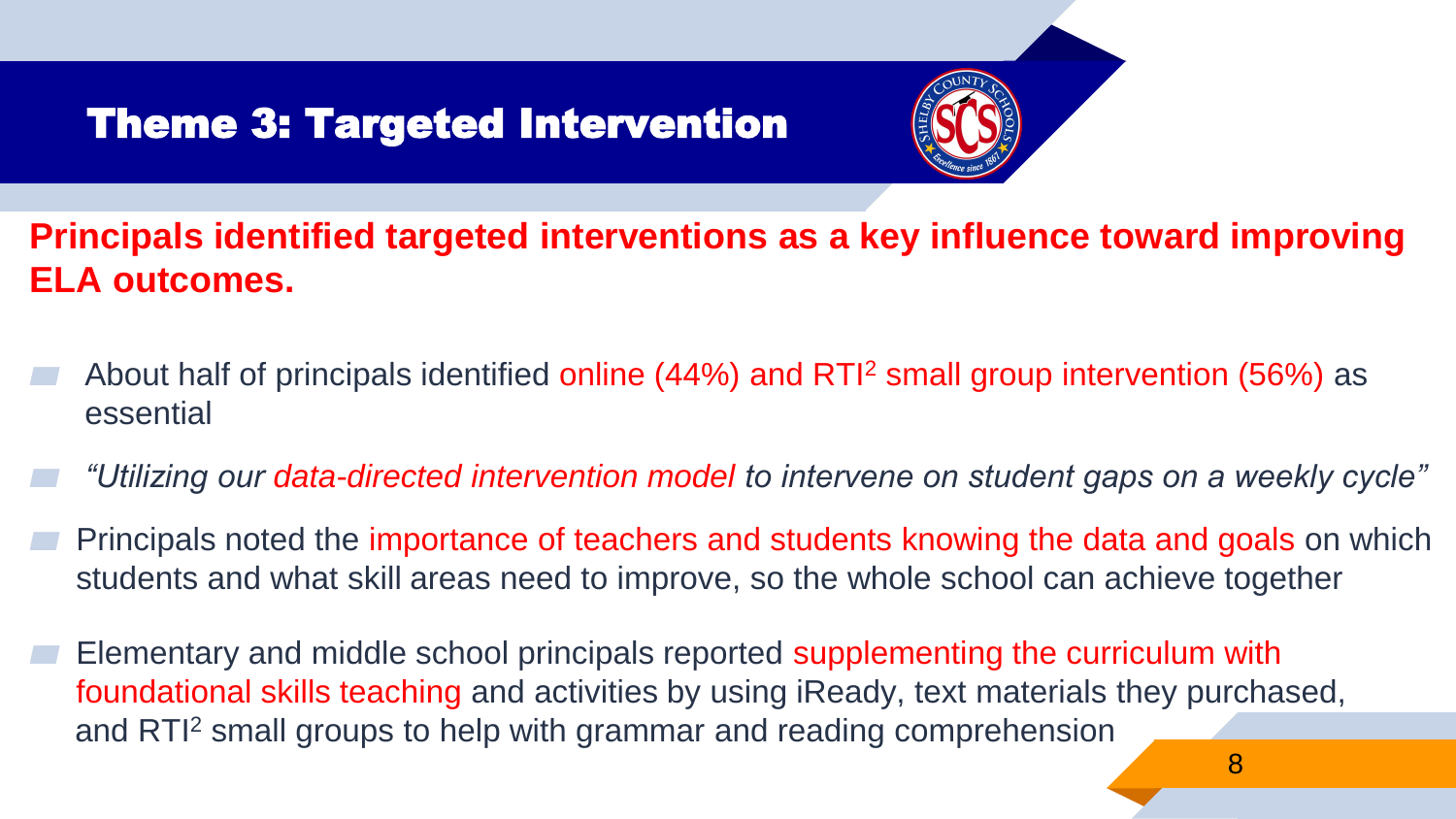

#### **Customized school schedules and structured, regular meetings improved opportunities for instructional planning and professional development.**

▰ *"We have utilized common planning with our testing areas and have structured PLC meetings twice a week."*

■Elementary school principals relayed the importance of customizing the school schedule to have a reading block/time set aside to focus on areas where students need the most help

▰All principals described adapting schedules to provide time for teachers to get PD, work with PLC coach, and to collaborate and mentor each other by practicing and getting feedback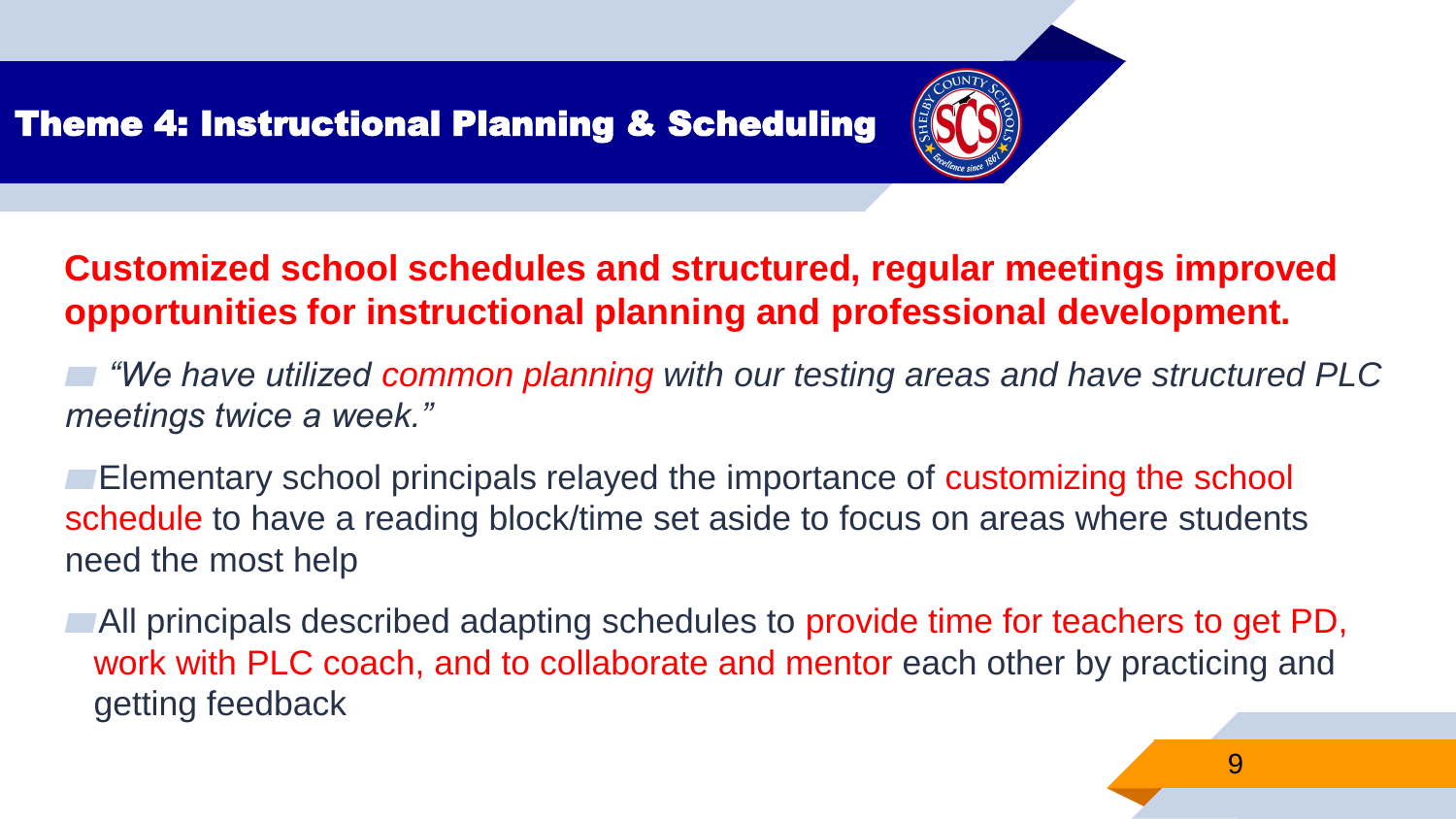## Theme 5: Instilling High Expectations

#### **Principals explained the importance of instilling high expectations in students and teachers and the belief that they can do it.**

▰ Be consistent in "*checks and balances*" practices and accountability of teachers and students and "*speak with one voice*" when communicating mission/goals so as to build trust

■ Create a positive, supportive culture and climate by dissuading naysaying and push back (e.g., relay that teachers can spend less time in PD if they do pre-work) and getting buy-in

▰ Find what motivates your students (e.g., graduation) and teachers (e.g., getting students college ready)

**■Reward positive student attendance, conduct, and academic behaviors with incentives,** such as socials, ice cream parties, out of uniform months, and t-shirts

**■ Celebrate successes** by showing teacher appreciation through gift cards, providing lunch/snacks, and having monthly recognition events 10